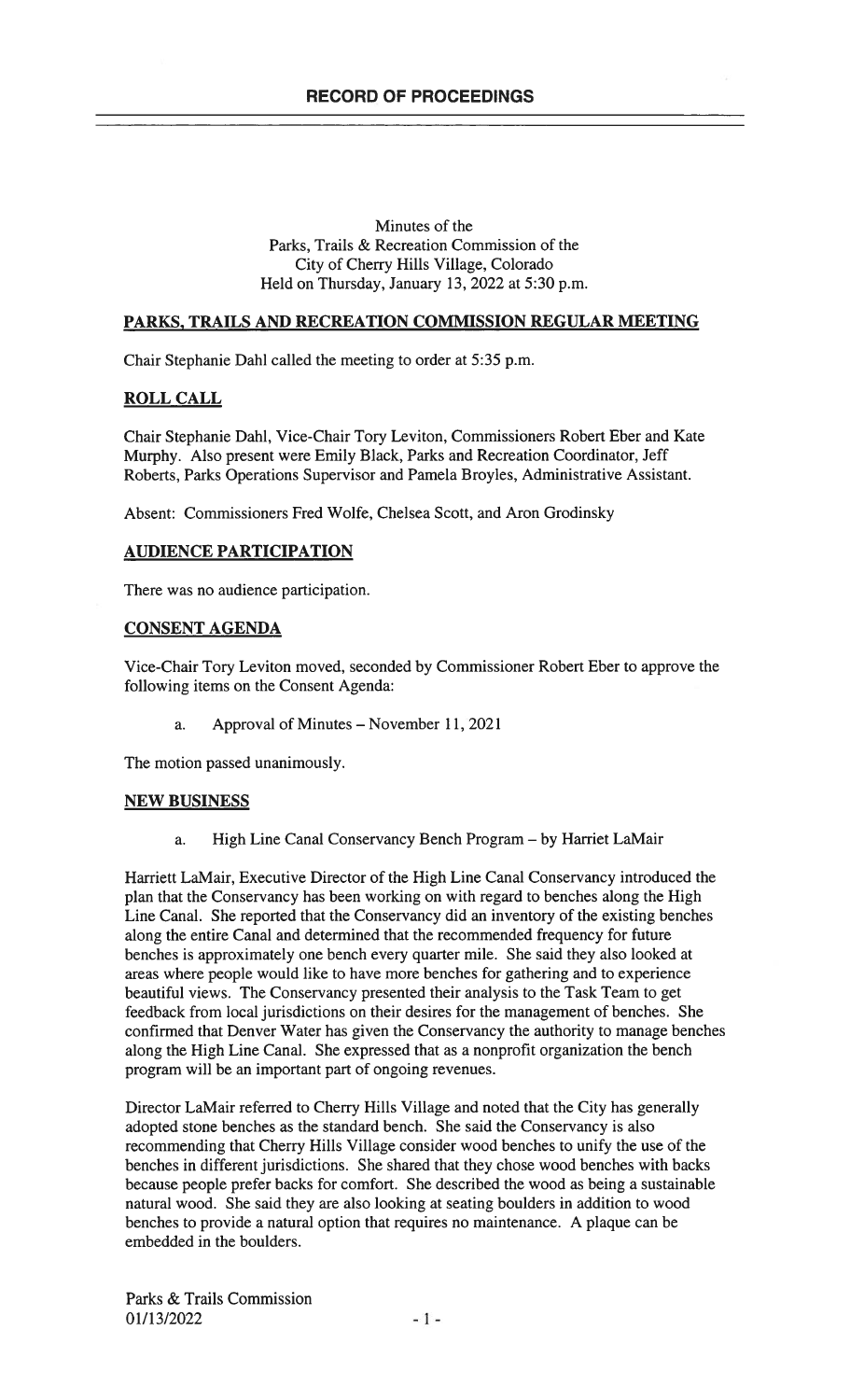Director LaMair asked for feedback on the types of benches that the Conservancy is proposing. She is also seeking approval from the Commission to turn over management of the existing benches that were installed in the past along the High Line Canal to the Conservancy. She said the Conservancy will respect the names already on the benches and will reach out to the donors as the benches need repair and maintenance.

Coordinator Black noted that from City staff's perspective having the Conservancy manage all the benches along the High Line Canal makes for more consistency and continuity. She confirmed that there are 14 benches along the High Line Canal in the Cherry Hills Village jurisdiction.

Chair Dahi asked if someone wants to donate a bench or tree to remember a loved one will it be outsourced to the High Line Canal Conservancy or will the City still handle the tree donations.

Coordinator Black replied that the City will still maintain and manage all of the bench and tree donations that are not along the High Line Canal. She said the Conservancy will maintain benches specifically along the High Line Canal.

Supervisor Roberts added that the benches in the City are low maintenance. He said staff will on occasion wash bird droppings off of the benches.

Commissioner Eber commented that because the High Line Canal has a natural feel, he does not think that the wooden bench or the metal bench fit especially if there are concrete pads underneath them. He said he likes the stone benches that the City currently uses and suggested looking into stone benches with backs on them. He said he also likes the seating boulders as they are natural looking.

Director LaMair responded that there are a lot of jurisdictions along the Canal that have the wooden benches and with time they look more natural and fit in with the environment.

Vice-Chair Leviton commented that he does not think the benches need to be standardized and he likes the idea of a variety of benches. He said he also does not like the metal benches and believes the flat stone benches are not comfortable.

Director LaMair asked if the Commission likes the idea of making seating out of some of the cottonwood stumps along the Canal.

The Commission agreed that they liked the idea of using the cottonwood stumps.

Commissioner Eber also commented that he believes there are talented artists that could create a variety of benches.

Director LaMair noted that the Conservancy is in favor of some artist created benches. She said several jurisdictions are concerned about maintenance and with the Conservancy taking over the maintenance there are more options to consider. She suggested that the Conservancy could present any proposed benches along the City's section of the Canal to PTRC for feedback.

The Commission discussed pricing for benches along the Canal.

Director LaMair responded that because the Conservancy is raising money from the bench program for the entire High Line Canal, they will hold certain bench locations for large donors. She said there will be additional locations available along the Canal once the campaign is over.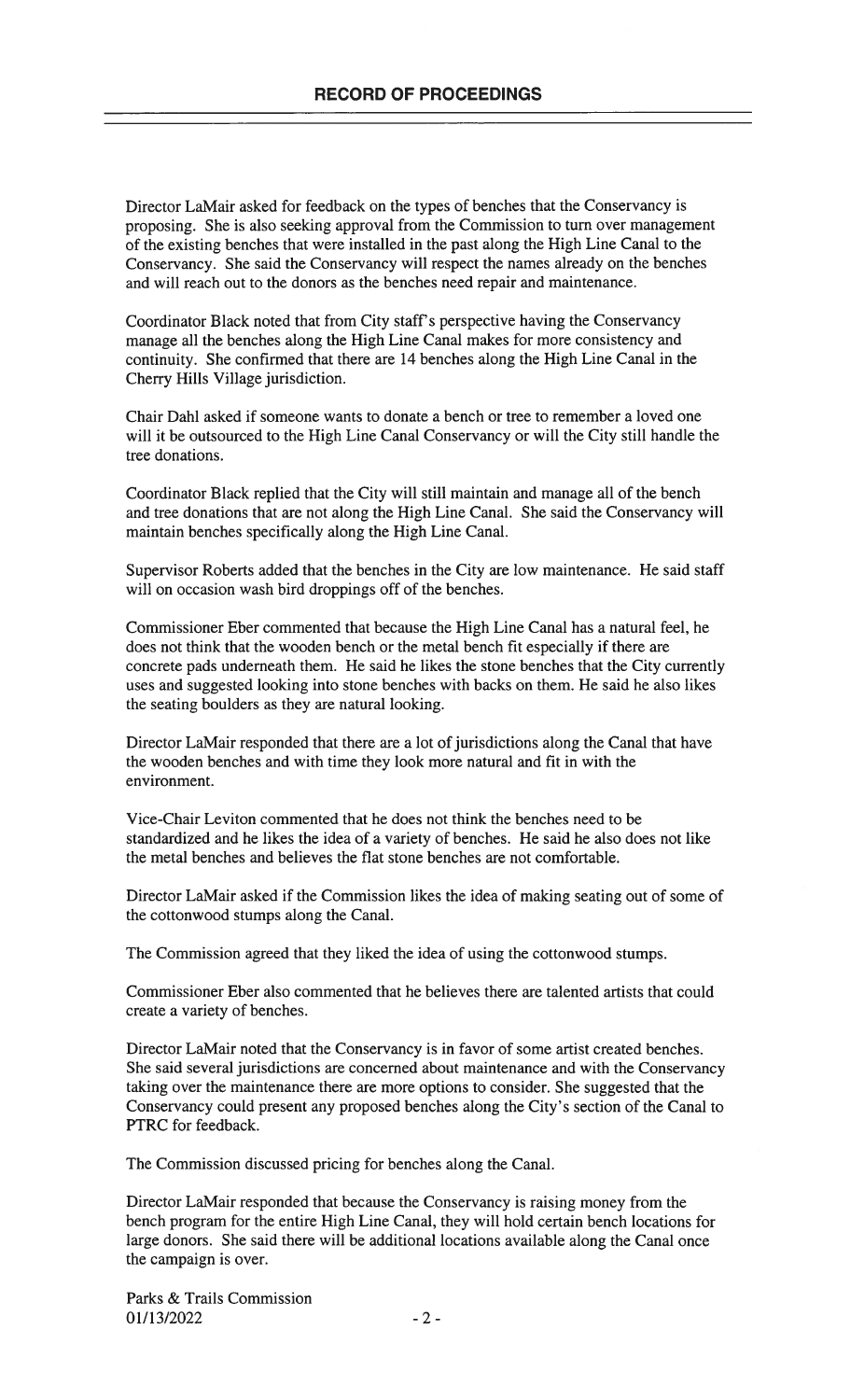Chair Dahi asked if there is any preference given to Cherry Hills Village residents if they want to donate a bench in the City.

Director LaMair responded that the Conservancy has not addressed that question and she does not have an answer at this time.

Commissioner Eber commented that there are going to be areas that people find more attractive. He asked if the Conservancy has considered putting bench combinations close together in these areas versus a single bench.

Director LaMair responded that in spaces with more land they have considered a mini gathering spot for those areas. She said she will come back to PTRC with a more detailed plan about the locations for benches.

Commissioner Eber also mentioned that a group of benches might attract a function and he assumes the Conservancy will deal with people who want to reserve a spot and not the City.

Director LaMair responded that there are not any gathering spots recommended in Cherry Hills Village at this time. She said there are some other areas where this is being considered but the subject of reserving those spaces has not come up. She said as an organization charged with approving events on the High Line Canal any functions in the Village would be in collaboration with City staff. She suggested the gathering spots should be no more than three benches and no picnic tables have been suggested at this time.

The Committee was in favor of transferring the maintenance and upkeep of the existing benches on the Canal to the High Line Canal Conservancy.

b. Master Plan Survey Results — by Planning Manager Paul Workman

Planning Manager Paul Workman gave a presentation on the Master Plan survey results. He noted that the last Master Plan for the City was completed in 2008. The City is working with a consultant, Rick Engineering to assist with consolidating the feedback from the open house and the survey results. Rick Engineering hired a transportation engineering company as a sub-consultant to focus on traffic related issues and trail and bike connections. Mr. Workman outlined the Master Plan process:

- 2020 Background work related to community assessment
- 2021 Started Citizen Advisory Taskforce (CAT) meetings and open house
- 2022 Translating information received. Working with the Planning and Zoning Commission (P&Z) who is charged with overseeing the Master Plan update process

Mr. Workman outlined the approach to getting public input:

- 1. Open House September 29, 2021
- 2. Community survey posted on the City's website and mailed to every property owner on October 15, 2021
- 3. CAT meeting in September 2021 and December 2021. Next meeting is scheduled for Thursday, January 20, 2022.
- 4. Technical Advisory Group a group of stakeholders that have an interest in the Village but may not live in the Village (schools, churches, country clubs, fire districts and water districts)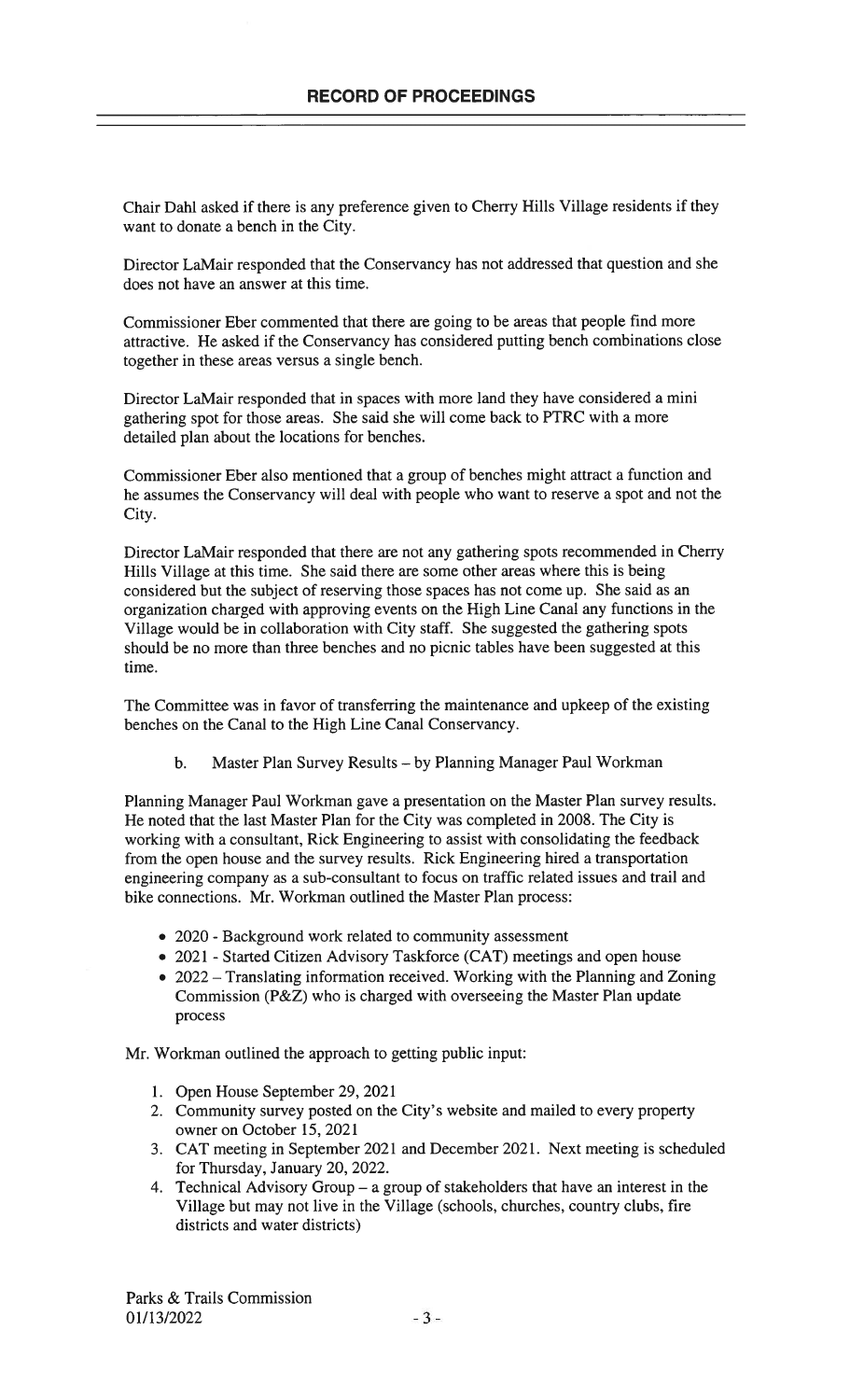Mr. Workman reviewed the chapters for the Master Plan:

- Community Character
- Land Use
- Transportation
- Parks, Trails, and Open Space
- Infrastructure/Facilities
- Sustainability

Mr. Workman commented that based on the survey results most people like the parks and the park structure in the Village. He said they prefer passive in nature and a desire to get more connections between the parks.

Mr. Workman stated that the Master Plan process is scheduled to conclude in the fall of 2022.

Commissioner Eber commented that there is a whole chapter in the Master Plan geared towards the Parks Commission and the community is interested in continuing to have trails and expansions/connections of the trails. He observed that environmental issues came forward as being important as a result of the first outreach process.

Vice-Chair Leviton noted that the 2008 plan doesn't really talk about any kind of sustainability or being environmentally friendly. He would like to see strategies and specific goals set during the next round of public input.

Chair Dahi thanked Mr. Workman for his presentation.

### **REPORTS**

a. Chair Report

Chair Dahi had nothing to report.

b. Commissioners

Commissioner Eber emphasized that there is still a lot of work to be done on the Master Plan and input is needed specifically on parks and trails. He said there is a significant new emphasis on environmental issues and energy sustainability and residents do not want more mcmansions. He noted that open space is important and gives PTRC an opportunity to draft a strong message and to stay involved.

Commissioner Leviton agreed that it is important to keep the community semi-rural without infringing on landowner rights. He would like to see open space with natural character to keep with the Master Plan goals. He brought up that Kent Denver is the largest landowner and so much of what the Commission is talking about includes Kent since it is in the middle of the City and along the High Line Canal. He suggested it is important to have a liaison at Kent Denver to communicate and share the community's goals and values.

Commissioner Murphy emphasized that Kent Denver is a gracious neighbor in terms of sharing their open space and allowing people to walk on their property.

Coordinator Black agreed that Kent Denver has been a great partner to the City during Quincy Farm events and for the Cherry Hills Land Preserve, and that Kent Denver is involved as one of the stakeholders in the Master Plan process.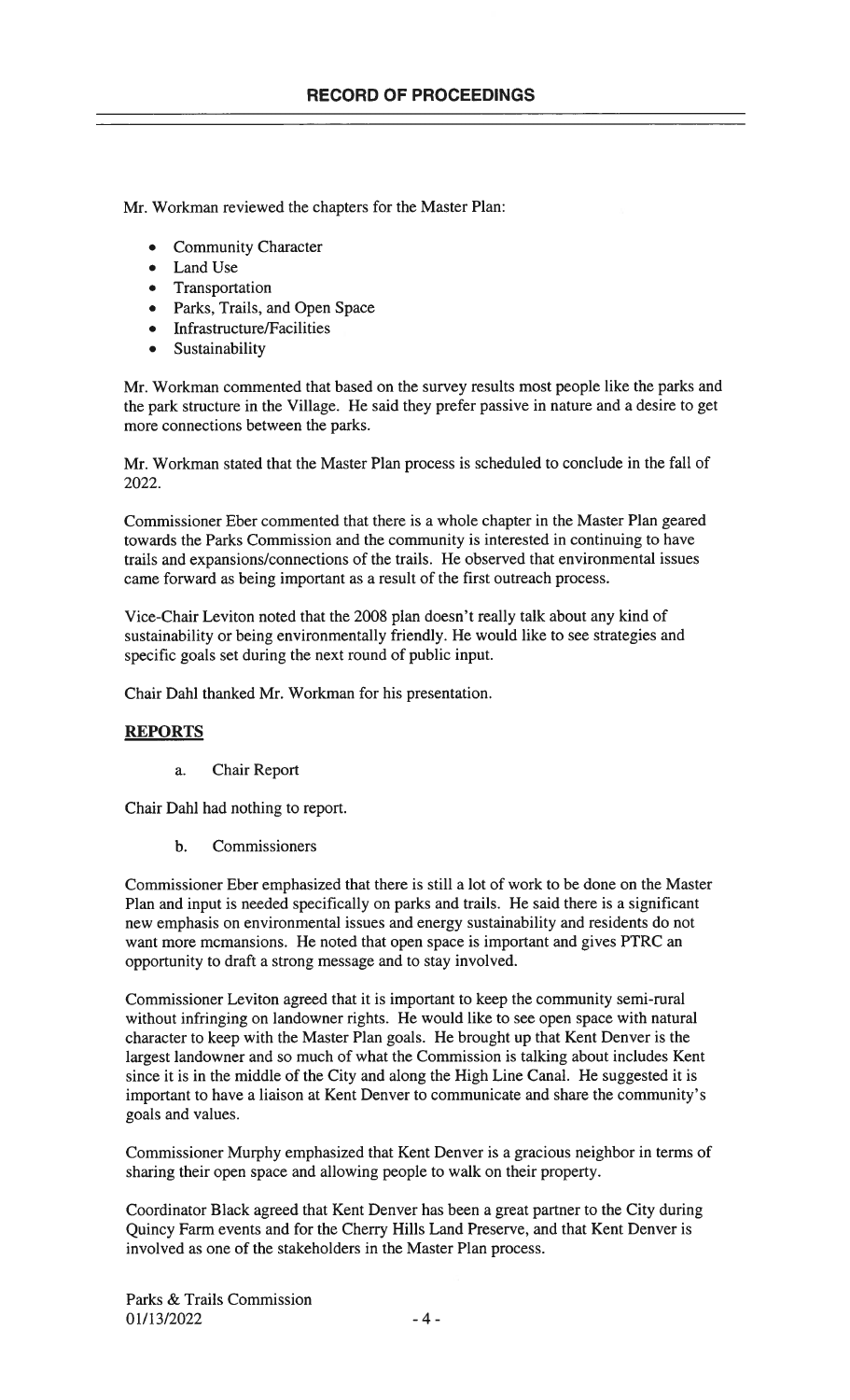Commissioner Murphy brought up the 36 trees that were cut down on the corner of Quincy and Franklin leaving tree stumps without any signs of building. She asked why there is not a timeline for when a property has to be developed after cutting trees down without replanting or rebuilding. She stressed the importance of having a policy for a timeline and for the size and number of trees that need to be replaced.

Coordinator Black agreed to talk with Paul Workman about the concern with the trees that were cut down and on the building process. She said she will also send the Tree Replacement Policy that is currently in place to the Commission.

- c. Staff Report
	- i. Trail Renaming

Supervisor Roberts reported that he has been working with Commissioner Wolfe and all of the signs for the Woodie Hollow Trail have been installed. He said they are currently working on the Cherry Trail that runs from Bridle Path Lane off of University to Glenmoor.

ii. Quincy Farm

Coordinator Black reported that City Council approved the Memorandum of Understanding (MOU) with the Cherry Hills Land Preserve. She explained that based on the MOU the Cherry Hills Land Preserve will meet on a monthly basis and will put together a plan for Quincy Farm for 2023. She clarified that a plan will be completed in July of every year that will be presented to City Council for approval. She said City staff will work with the Land Preserve on budgeting and to assist with applying for grants.

iii. Tree Donation Program

Coordinator Black announced that the City is now accepting donations for trees in addition to benches and donations do not need to go through City Council for approval.

iv. Status Update — E-bikes

Coordinator Black reported that Parks staff and the Police Department will give City Council a status update about E-bikes at the February 15<sup>th</sup> Council meeting during the study session. She described the meeting as a chance to update City Council about the challenges with enforcement and discussion on speeding of all bikes on the Canal.

Commissioner Eber stated that he would like to hear what the Police have to say about the ability to meet current regulations which says no E-bikes on our trail system. He said it is a difficult enforcement issue, but the City needs to find a way to enforce it if it is going to have it. He also brought up the size of the E-bike signs and the Police concern that the signs are too small and do not adequately put people on notice so they can enforce the no E-bike requirement. He proposed that if bigger signs are needed then the Commission needs to reevaluate making the signs bigger.

Coordinator Black stated that the Police Chief will address all of these concerns at the February 15<sup>th</sup> meeting.